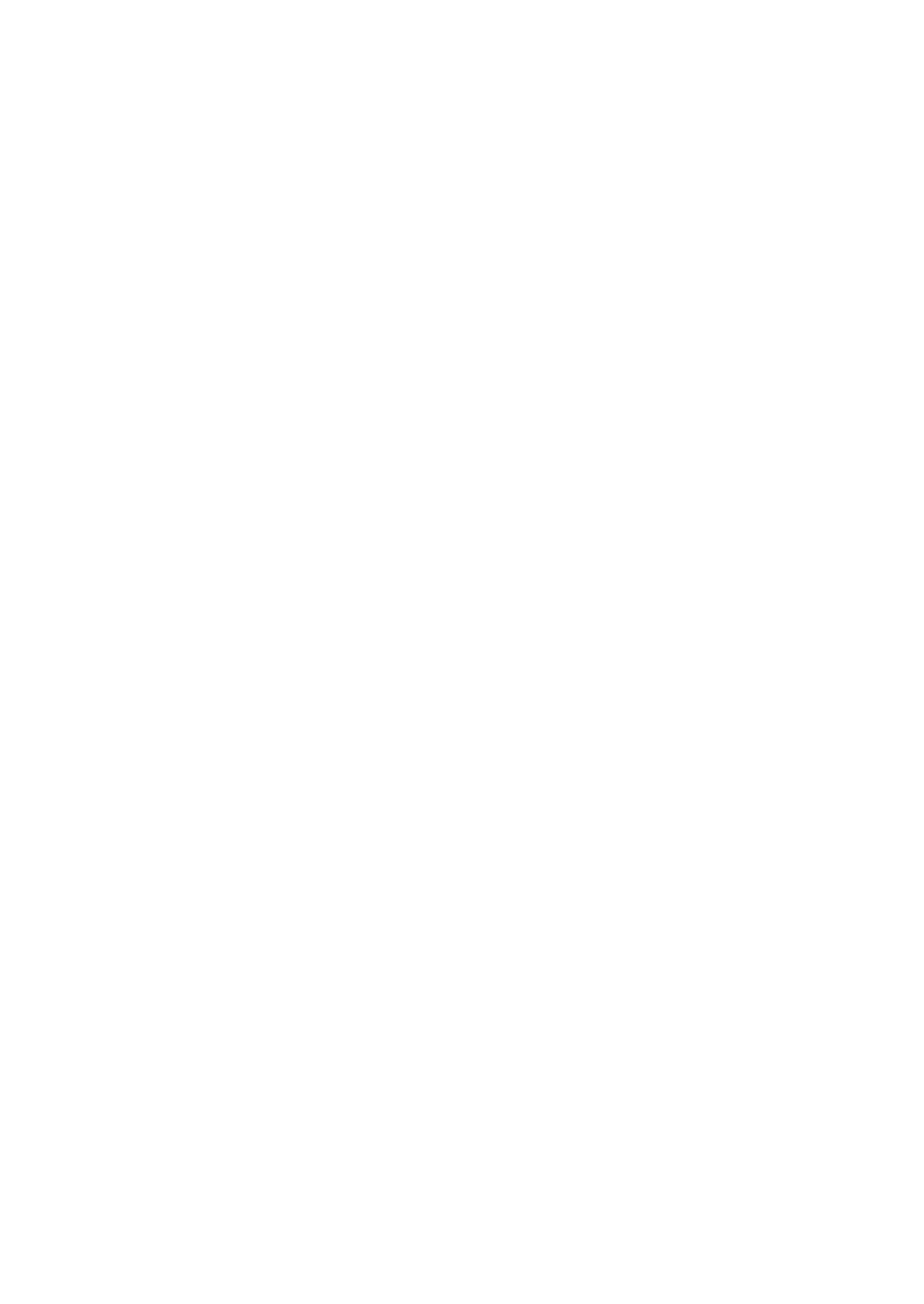

# **ENVIRONMENT PROTECTION (ENVIRONMENTAL IMPACT ASSESSMENT) REGULATIONS 2014**

# **Arrangement of Sections**

#### **Regulation**

| $\mathbf{1}$      |                                                              |    |
|-------------------|--------------------------------------------------------------|----|
| 2.                |                                                              |    |
|                   | <b>PART I - FORMS OF ASSESSMENT</b>                          | 7  |
| 3.                |                                                              |    |
| 4.                |                                                              |    |
| 5.                |                                                              |    |
|                   | <b>PART II - GENERAL PROVISIONS RELATING TO APPLICATIONS</b> |    |
|                   | <b>AND PRELIMINARY REPORTS</b>                               | 8  |
| 6.                |                                                              |    |
| 7.                |                                                              |    |
| 8.                |                                                              |    |
| 9.                |                                                              |    |
| 10.               |                                                              |    |
| 11.               |                                                              |    |
| <b>PART III -</b> | FULL ENVIRONMENT IMPACT ASSESSMENTS                          | 10 |
| 12.               |                                                              |    |
| 13.               |                                                              |    |
| 14.               |                                                              |    |
| 15.               |                                                              |    |
| 16.               |                                                              |    |
| <b>PART IV -</b>  | <b>ENVIRONMENTAL ASSESSMENT TASK FORCE</b>                   | 14 |
| 17.               |                                                              |    |
| 18.               |                                                              |    |
|                   |                                                              |    |

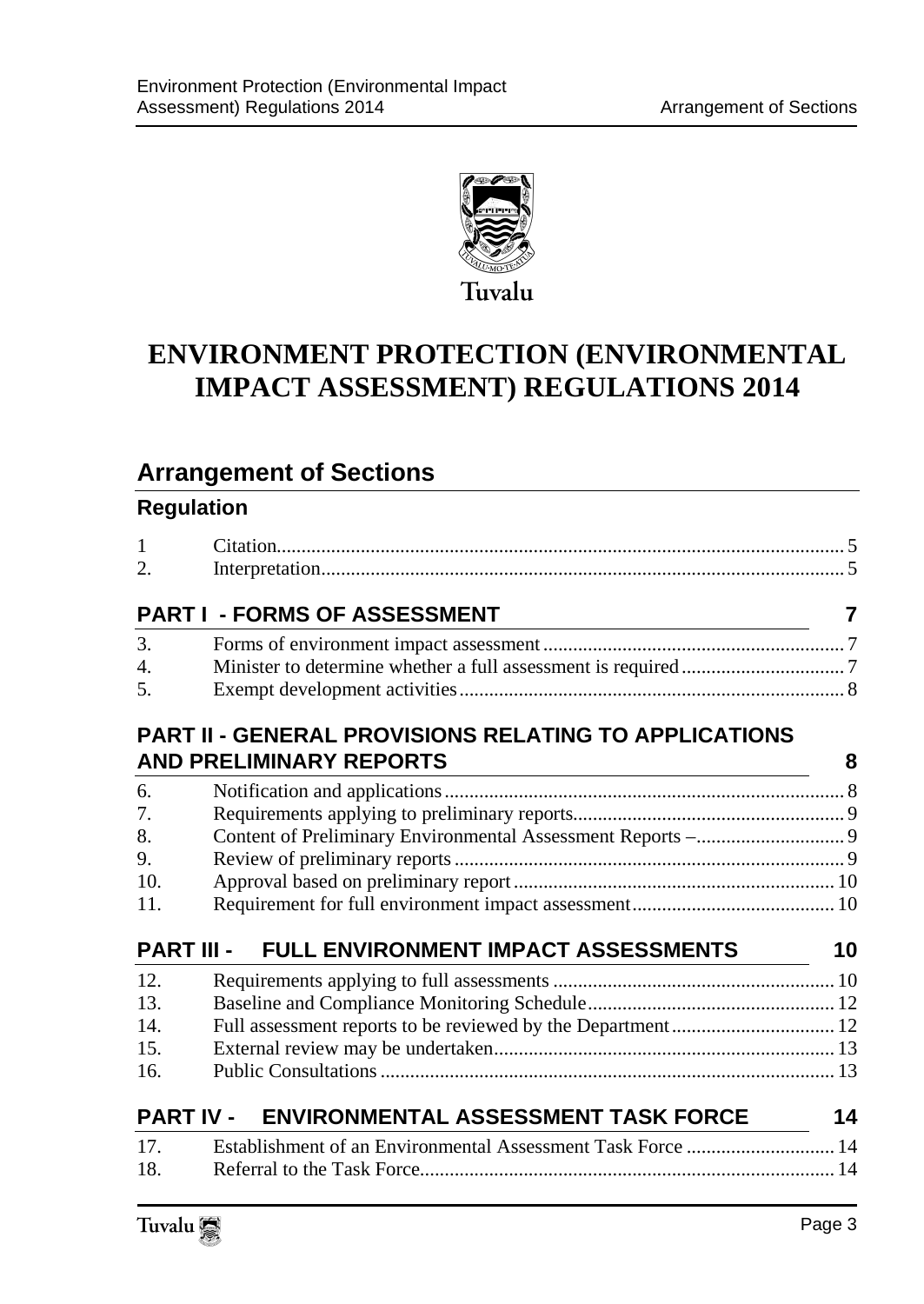| 19. |                                           |    |
|-----|-------------------------------------------|----|
| 20. |                                           |    |
| 21. |                                           |    |
|     | PART V - APPROVALS AFTER FULL ASSESSMENT  | 15 |
| 22. |                                           |    |
|     | PART VI - ENFORCING DEVELOPMENT APPROVALS | 16 |
| 23. |                                           |    |
| 24. |                                           |    |
| 25. |                                           |    |
|     |                                           |    |
|     | COUEDULE 4 DEVELODMENT ACTIVITIES         | 40 |

| <b>SCHEDULE 1 - DEVELOPMENT ACTIVITIES</b>    | 18 |
|-----------------------------------------------|----|
| SCHEDULE 2 - NOTIFICATION AND APPLICATION FOR |    |
| <b>DEVELOPMENT APPROVAL</b>                   | 21 |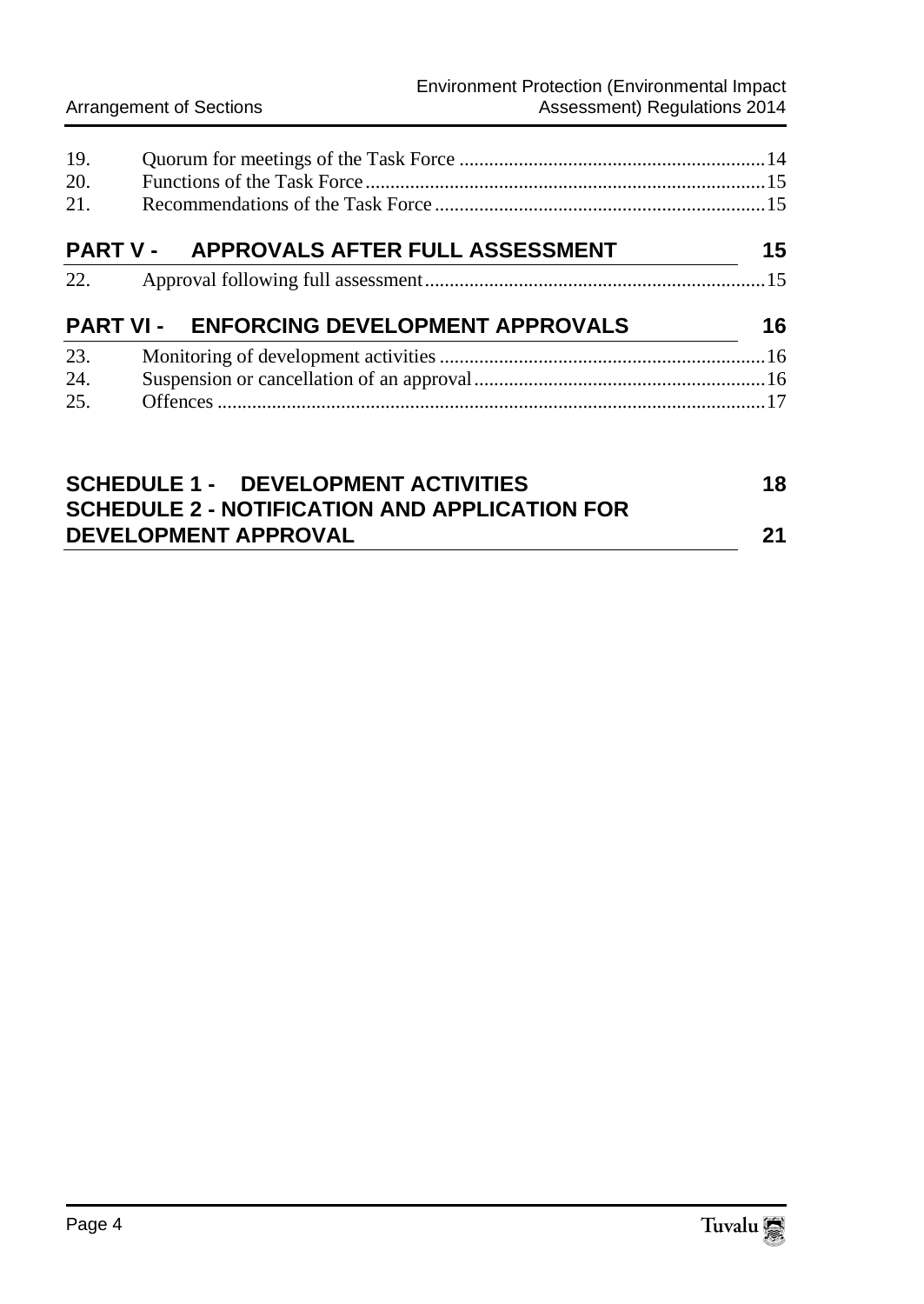

# **ENVIRONMENT PROTECTION (ENVIRONMENTAL IMPACT ASSESSMENT) REGULATIONS 2014**

#### **MADE UNDER SECTION 39 OF THE ENVIRONMENT PROTECTION ACT 2008**

[Commencement: 4 February 2014]

#### <span id="page-4-0"></span>**1 Citation**

This Regulation may be cited as the Environment Protection (Environmental Impact Assessment) Regulations 2014.

#### <span id="page-4-1"></span>**2 Interpretation**

(1) In these Regulations, unless the context otherwise requires –

"**Director**" means the Director of Environment;

**"development activity**" means any new project (including extensions and additions to an existing project) undertaken in the private or government sectors, which requires any licence or other government approval or which is of a nature as stated in Schedule 1;

"**Environmental Assessment Task Force**" and "**Task Force**" mean a task force established under regulation 17;

"**full assessment**" means a full environment impact assessment required by the Minister under regulation 11 and to be undertaken in accordance with the requirements of Parts VI and Part V;

**"landowner"**, in respect of a registered interest, means the person in whose name the interest is registered, and concerning customary land, means the person or

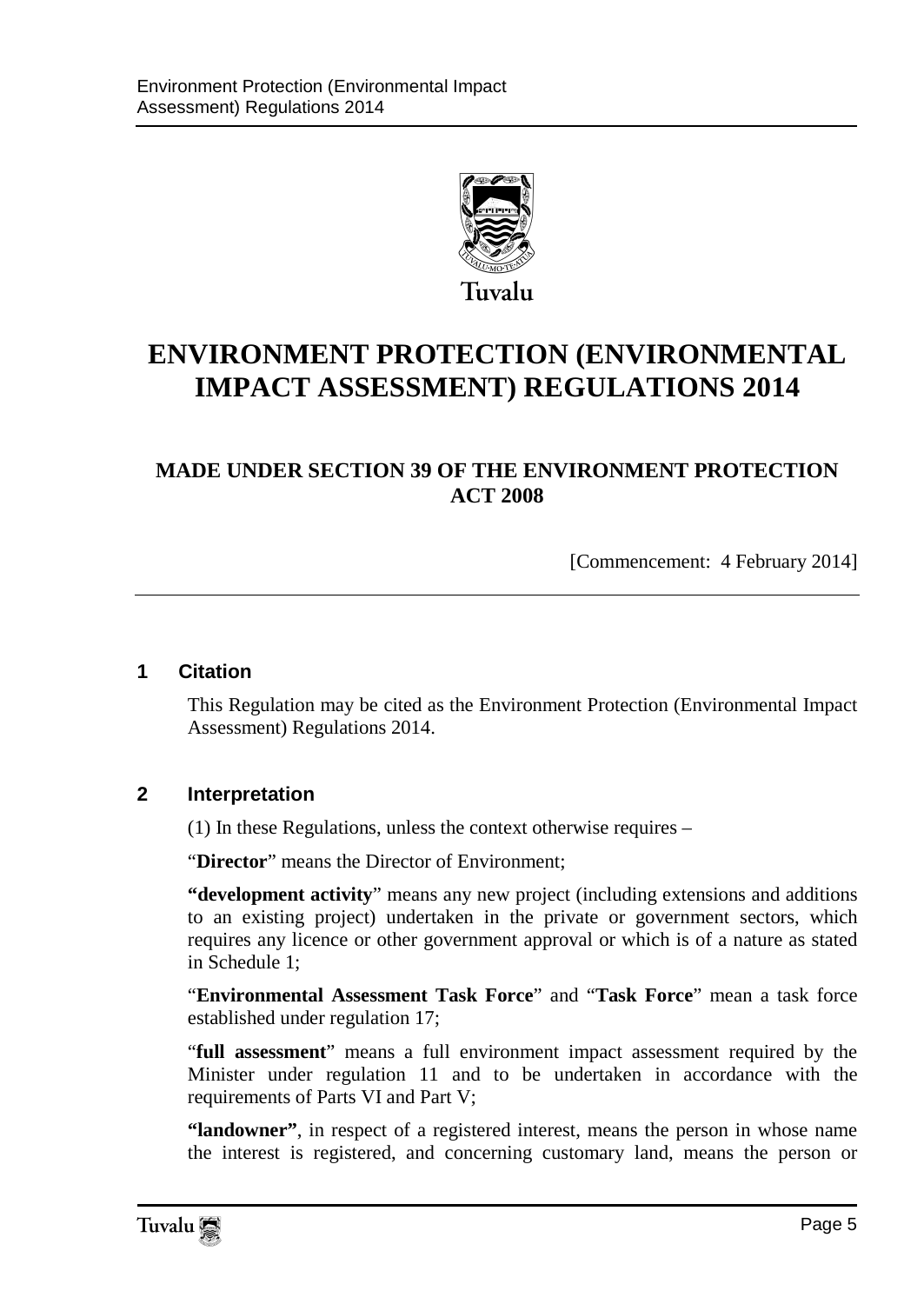persons regarded as the owner or owners of the land according to existing customary usage;

"**major project**" means any project involving development activities which is of a nature stated in Schedule 1 and which the Department reports is likely to have significant impacts on the environment;

"**Minister**" means the Minister responsible for the Environment;

"**the Ministry**" means the Ministry of Foreign Affairs, Trade, Tourism, Environment and Labour

**"mitigation"** includes —

- (a) avoiding an impact by not taking a particular course of action as part of development;
- (b) minimising an impact by limiting the scale of the action or changing the method of carrying out an action;
- (c) rectifying an impact by repairing, rehabilitating, or restoring the affected environment;
- (d) reducing or eliminating an impact over time by conservation and maintenance action regarding development activities; or
- (e) compensating for the impact by replacing or providing substitutes for the resources or environment;

**"pollutant"** means any solid, liquid or gaseous substances or energy present in such concentrating as may be, or tend to be, injurious to the environment or human health;

"**preliminary report**" means a preliminary environment assessment report required for all development activities and to be undertaken in accordance with the requirements of Part II;

**"premises"** means residential, commercial, industrial or other premises of any kind and includes land or sea based, air or space launch or landing facility;

**"prescribed form"** means a form prescribed by these Regulations, or in the absence of any relevant regulations, a form approved for any purpose under these regulations by the Minister;

"**Principal Act**" means the *Environment Protection Act 2008;*

"**proponent**" means the person who owns the proposed development and who must comply with the provisions of these regulations in relation to the proposed development.

(2) The meanings given to terms in the Principal Act shall apply to those terms in these regulations, unless the context otherwise requires.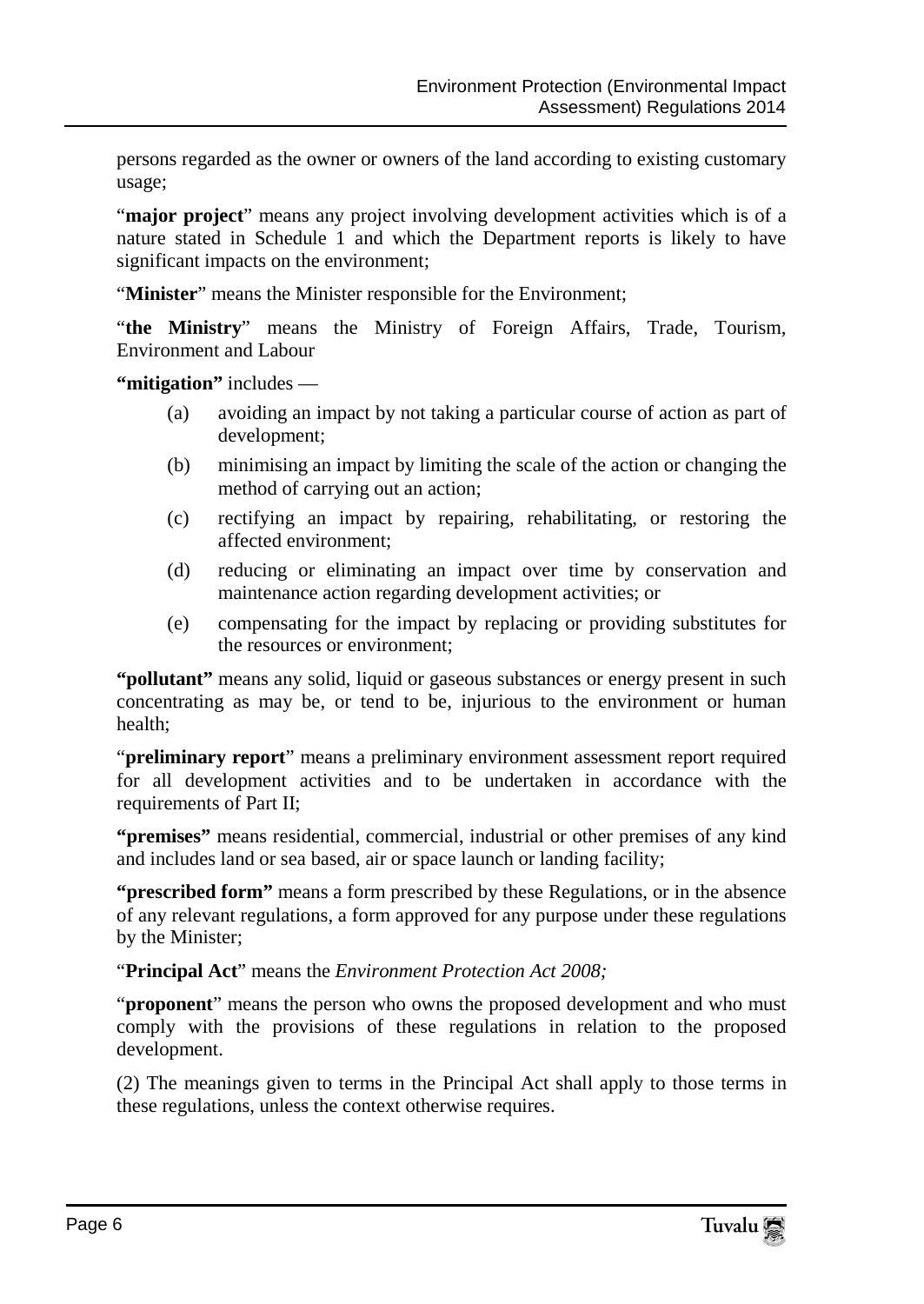## **PART I - FORMS OF ASSESSMENT**

#### <span id="page-6-1"></span><span id="page-6-0"></span>**3 Forms of environment impact assessment**

(1) The procedures for undertaking environment impact assessment shall be —

- (a) a preliminary environmental assessment report; and
- (b) a full environment impact assessment.

(2) A preliminary environmental assessment report shall be prepared in accordance with regulation 8 for all developments which require environment impact assessment under these regulations.

(3) A full environment impact assessment may be required by the Minister for any development activity relating to a major project that a preliminary report indicates is likely to have a significant adverse impact on the environment.

(4) The Minister shall consider each preliminary report and the recommendations provided in relation to the preliminary report by the Department, and may require a full assessment.

(5) A requirement under this regulation shall be notified in writing to the proponent of the development activity.

(6) Nothing in this regulation shall prevent the Director and a proponent from agreeing that a full assessment is required for a major project at any time prior to or during the preparation of a preliminary report.

#### <span id="page-6-2"></span>**4 Minister to determine whether a full assessment is required**

(1) Consistent with these Regulations, the Minister shall determine whether a full assessment is required for any development activity.

(2) The Minister shall have regard to a report prepared by the Department in relation to any preliminary report which shall indicate the effect that the development activity is likely to have on —

(a) any ecosystems of importance, especially those supporting habitats of rare, threatened, or endangered species of flora or fauna;

(b) any areas, landscapes, and structures of aesthetic, archaeological, cultural, historical, recreational, scenic or scientific value;

(c) any land, water, sites, fishing grounds, or physical or cultural resources (or interests associated with such matters) which are part of the environment or heritage of the people of Tuvalu, and which contribute to their well-being;

(d) the social and the economic well-being of communities in Tuvalu; and

(e) whether any project is likely to —

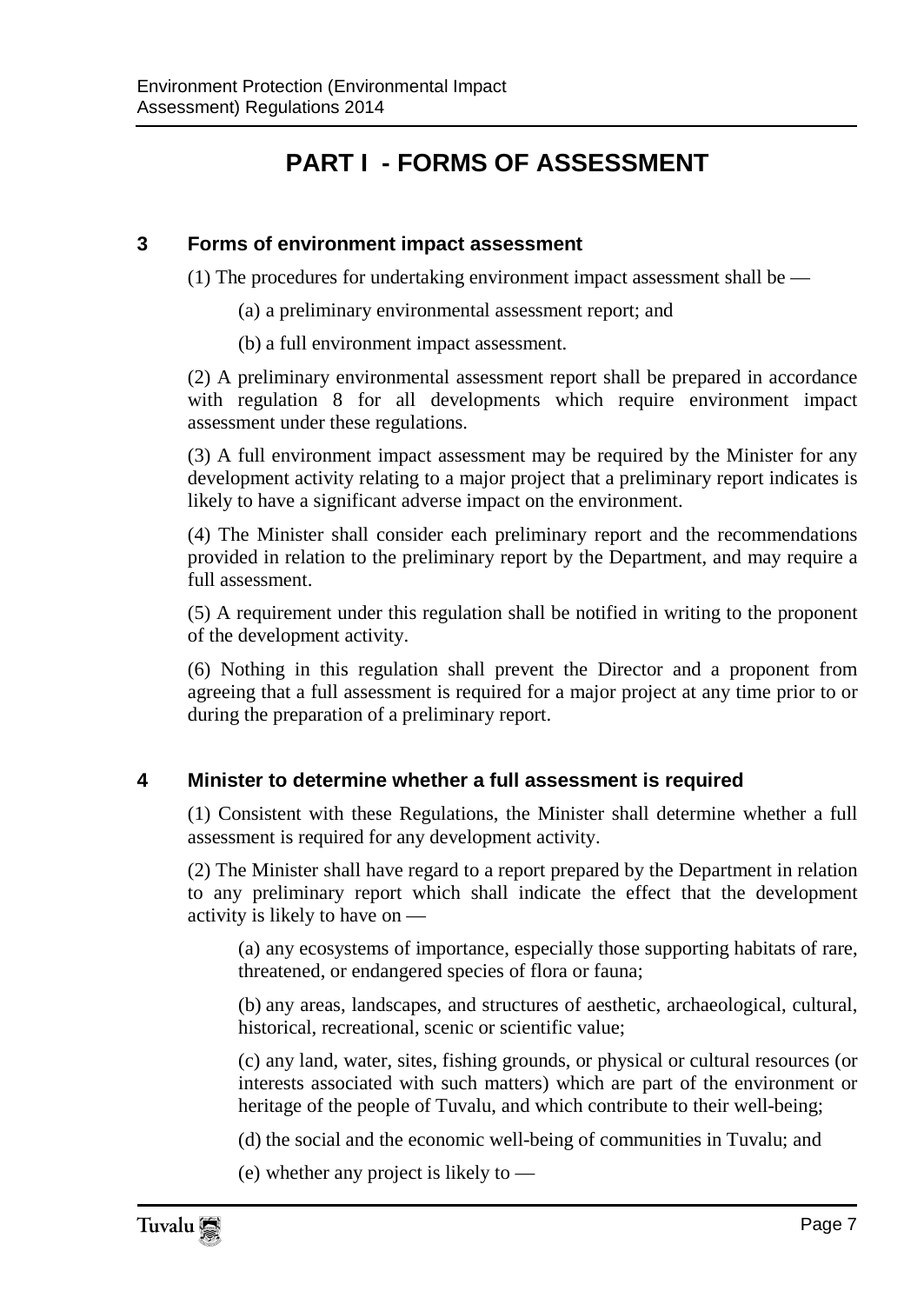(i) result in, or increase pollution;

(ii) result in the occurrence, or increase the chances of occurrence, of natural hazards such as soil erosion, flooding, tidal or sea wave inundation;

(iii) result in the generation of wastes or hazardous substances;

(iv) result in the introduction of species of types that might adversely affect the environment and biodiversity;

(v) have features, the environmental effects of which are not certain, and the potential impact of which is such as to warrant further investigation;

(vi) result in the allocation or depletion of any natural and physical resources in a way or at a rate that will prevent the renewal by natural processes of the resources, or will not enable an orderly transition to other materials; or

(vi) whether utility services are available and adequate for the major project and resultant activities.

#### <span id="page-7-0"></span>**5 Exempt development activities**

(1) The following development activities are exempt from the requirements under these regulations to undertake either form of environment impact assessment —

(a) the construction, maintenance, renovation or extension of residences in residential or island areas, and of churches, which conform to all legal requirements relating to the standards of building construction; and

(b) routine maintenance of public infrastructure including roads, airstrips, seawalls and pathways.

### <span id="page-7-1"></span>**PART II - GENERAL PROVISIONS RELATING TO APPLICATIONS AND PRELIMINARY REPORTS**

#### <span id="page-7-2"></span>**6 Notification and applications**

(1) All persons proposing to undertake any development activity to which these regulations apply must, prior to the commencement of the activity –

- (a) notify the Department of the proposed activity; and
- (b) apply for a development consent under these regulations.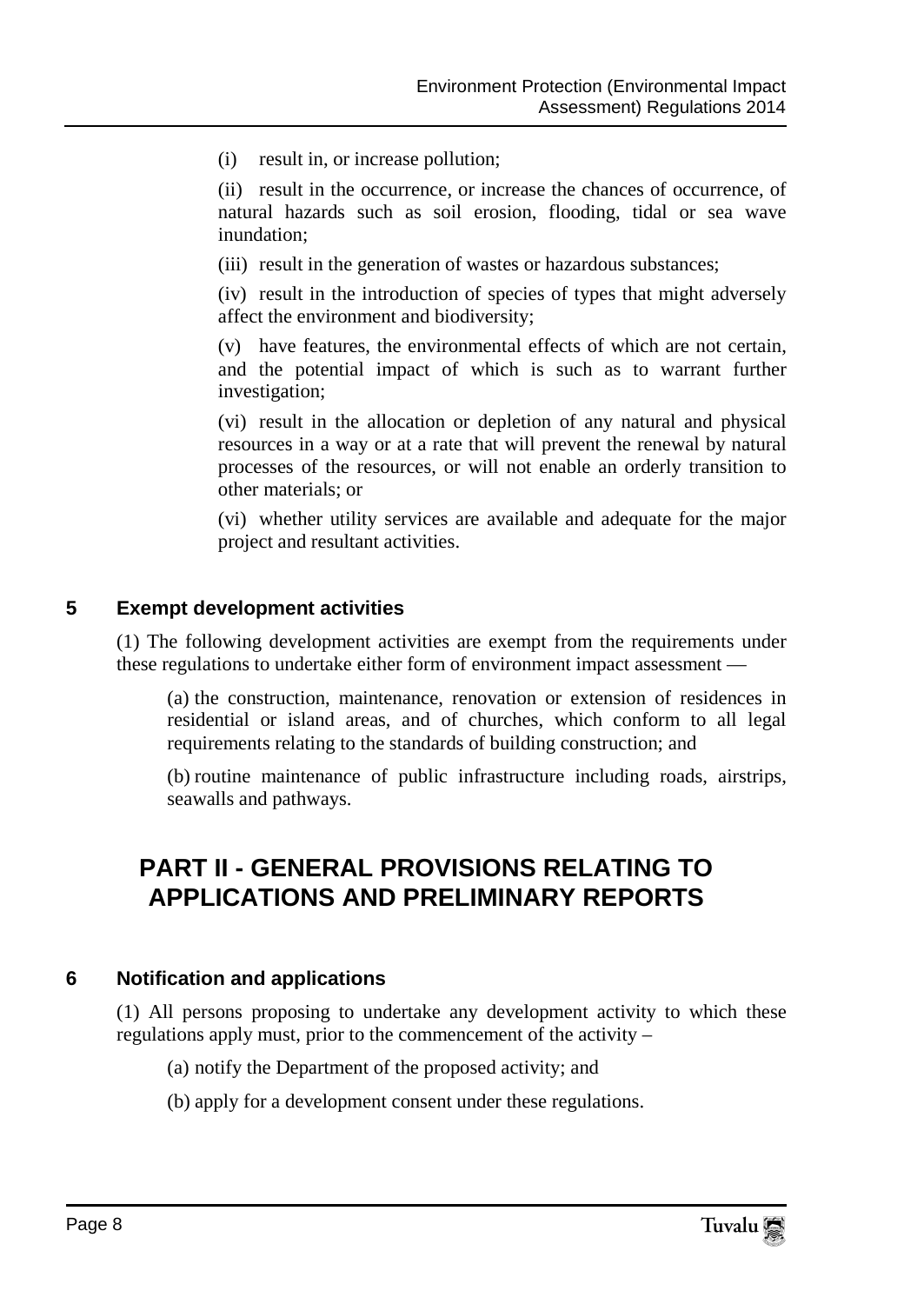(2) All notifications and applications under sub-regulation (1) shall be in the prescribed form and shall be accompanied by a fee of \$500 for Foreign Donor Projects and \$200 for Local Funded Projects.

#### <span id="page-8-0"></span>**7 Requirements applying to preliminary reports**

(1) The proponent shall prepare and submit (at his or her own cost) a preliminary report, which shall be in accordance with the requirements stated in regulation 8.

(2) The report shall be prepared and submitted within a timeframe agreed to between the proponent and the Director.

#### <span id="page-8-1"></span>**8 Content of Preliminary Environmental Assessment Reports –**

(1) Each preliminary report shall be submitted to the Director in accordance with —

- (a) any EIA guideline issued by the Department; and/or
- (b) any form specified or provided by the Department; and/or
- (c) any direction made in writing by the Director.

(2) Unless otherwise directed by the Director in writing, a preliminary report shall contain the following particulars —

(a) a brief description of the development proposal;

(b) a brief description of the area to be affected and the nature of the proposed change to the area (including a location map and site plan);

(c) a brief justification for the development proposal;

(d) an assessment of all reasonably foreseeable adverse and positive impacts, including long-term and short-term, primary and secondary consequences;

(e) an indication of possible alternatives to mitigate any identified adverse impacts; and

(f) an indication of measures that the proponent intends to take to mitigate or avoid identified adverse impacts.

#### <span id="page-8-2"></span>**9 Review of preliminary reports**

(1) The Department shall review, or cause to be reviewed, each preliminary report submitted to the Director in accordance with these regulations.

(2) The Director may refer a preliminary report to the Task Force for review.

(3) The Department shall prepare a written review report to be considered in accordance with these regulations, together with other relevant material before a decision on any development consent application is made.

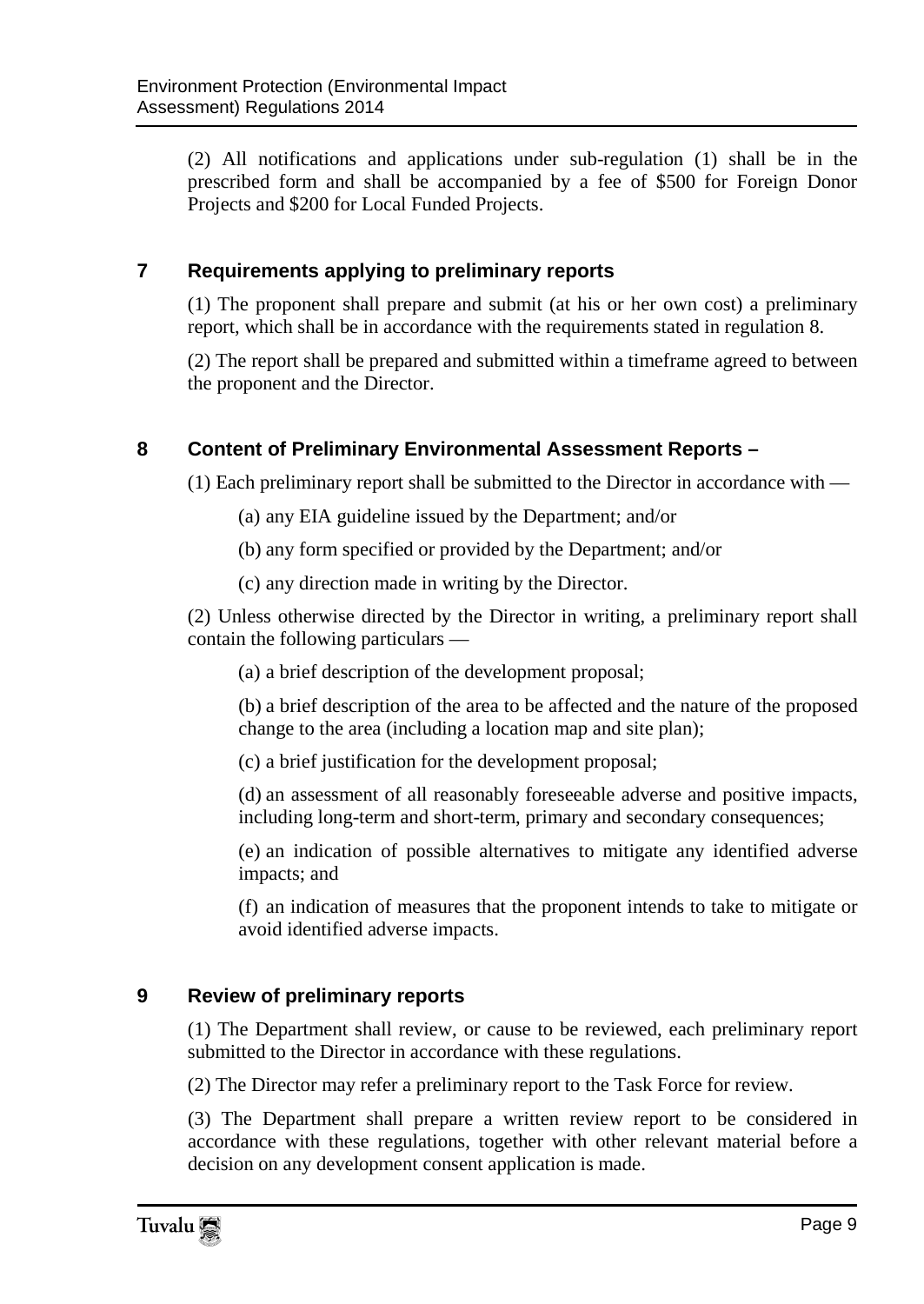#### <span id="page-9-0"></span>**10 Approval based on preliminary report**

(1) The Minister may give approval to any development activity based upon a preliminary report –

(a) which has complied with the requirements of regulation 8; and

(b) which the Department has confirmed will not cause any significant adverse impact to the environment.

(2) An approval given under this regulation shall be in writing under the hand of the Minister or the Director (acting on the authority of the Minister), and may impose conditions determined by the Department to minimise any adverse impacts to the environment.

#### <span id="page-9-1"></span>**11 Requirement for full environment impact assessment**

(1) After considering a preliminary report and the recommendation given by the Department, the Minister may give notice in writing to the proponent that a full assessment is required in accordance with Part IV.

### <span id="page-9-3"></span><span id="page-9-2"></span>**PART III - FULL ENVIRONMENT IMPACT ASSESSMENTS**

#### **12 Requirements applying to full assessments**

(1) The requirements under this regulation shall apply to all development activities which the Minister has determined require a full assessment in accordance with these regulations.

(2) A full assessment shall be submitted in accordance with —

- (a) any relevant guidelines issued by the Department;
- (b) any form specified or provided by the Department; and
- (c) any direction made in writing by the Director.

(3) Unless otherwise directed by the Director in writing, a full assessment shall contain the following particulars —

(a) a summary of the development proposal and its consequences, including —

- (i) a statement of all major conclusions;
- (ii) an outline of any issues that are controversial;
- (iii) an outline of issues that remain to be resolved;
- (iv) an outline of the preferred choice among any alternatives; and
- (v) details of any proposals to mitigate significant adverse impacts.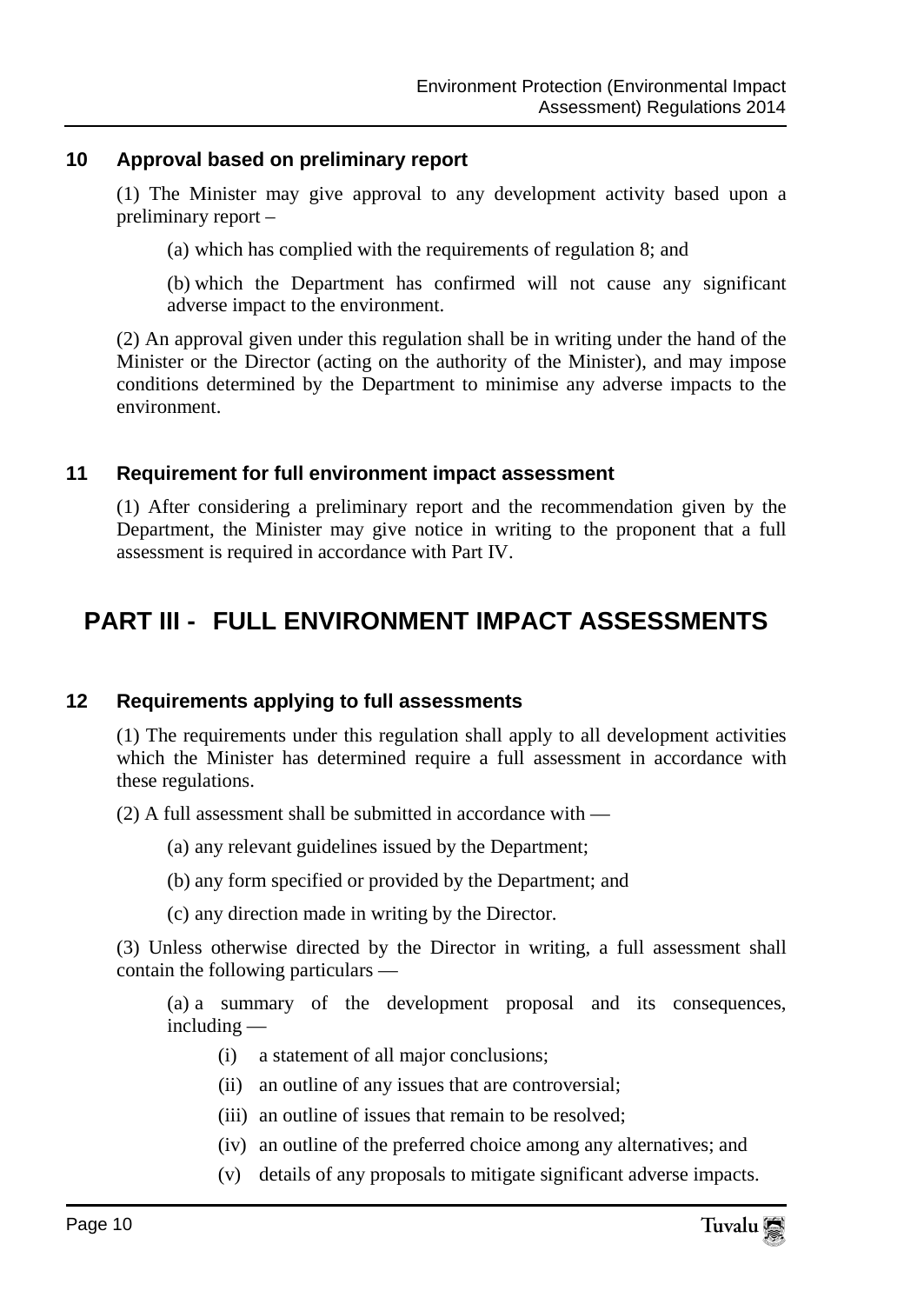(b) a description of the development proposal (including any phasing or sequencing of activities), a statement of its underlying purpose, and the longterm and short-term objectives sought by the proponent.

(c) further details of the description of the development proposal, including —

(i) a general description of the proposal's technical, economic, and environmental characteristics, taking into consideration current engineering and supporting utility / infrastructural data;

(ii) the precise location and boundaries of the proposal shown on a detailed map; and

(iii) a justification of the rationale for the proposal including such supporting information as is appropriate.

(d) a review of the environmental impacts of the development proposal and any practical alternatives to the proposal, and in this section the proponent shall —

(i) review and evaluate all reasonable alternatives, including locations and methods, and the alternative of no action;

(ii) identify the proponent's preferred alternative or alternatives;

(iii) identify appropriate mitigation measures to minimise any significant environmental impacts arising from the preferred alternative; and

(iv) identify any significant environmental impacts that cannot be avoided.

(e) a description of the affected environment, including —

(i) a description of the local environment in the vicinity of the proposal as it exists before commencement of the proposal;

(ii) a description of potential cumulative impacts that might arise in conjunction with other activities in the location;

(iii) a review and evaluation of possible conflicts or inconsistencies between the development proposal and relevant applicable objectives of national, regional or local land use and marine / coastal plans and policies.

(f) analysis of the environmental consequences of the development proposal which may include the following —

(i) a review of direct and indirect environmental effects, their significance, and risks;

- (ii) a consideration of cumulative environmental impacts;
- (iii) a consideration of the environmental effects of alternative;
- (iv) an assessment of the likely need for additional infrastructure, including energy and public utilities;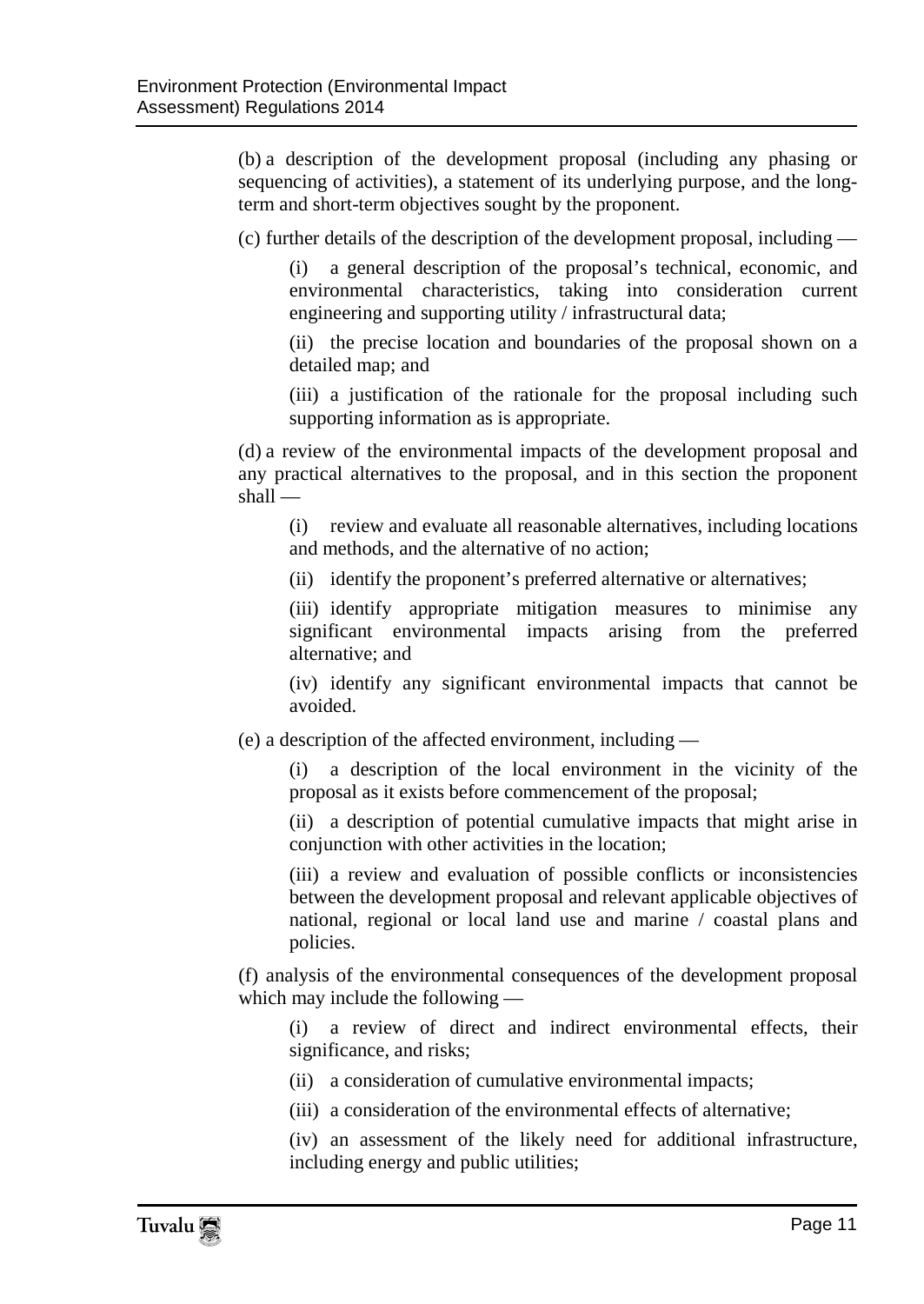(v) an assessment of impacts on the area's physical locality and amenity (including visual quality), its historic and cultural resources, and the design of the built environment;

(vi) an assessment of social impacts on the local population and its uses of the land;

(vii) an assessment of the implications of the use of potential environmental pollutants;

(viii)a review of options proposed to mitigate adverse environmental impacts;

(xi) a description of any unavoidable adverse environmental impacts, including any permanent change in the physical, biological, social or cultural characteristics of the affected environment or in the possible future use of that environment;

(xii) an analysis of the costs and benefits that may result from the development proposal;

the identification of any irreversible or irretrievable commitments of resources required for the development proposal; and

(f) a list of all persons who prepared the EIA, their qualifications, and organisations and persons who were consulted.

(3) Where an environmental impact assessment has completed under the law of a foreign country, the Minister may determine that any report prepared in relation to such an assessment is sufficient to fulfil the requirements of this regulation.

#### <span id="page-11-0"></span>**13. Baseline and Compliance Monitoring Schedule**

(1) In addition to the requirements stated in regulation 12, all full assessments shall be accompanied by a Schedule outlining a programme of baseline and compliance monitoring which must be appropriate to the scale of the proposed activity.

(2) The Schedule shall outline the baseline monitoring proposed to be undertaken and any subsequent monitoring (and with what frequency and method) that it is intended shall be undertaken against the baseline.

#### <span id="page-11-1"></span>**14. Full assessment reports to be reviewed by the Department**

(1) All full assessment reports shall be submitted to the Director who shall arrange for a review of the report to be undertaken by –

- (a) the Department; or
- (b) an external reviewed in accordance with regulation 15.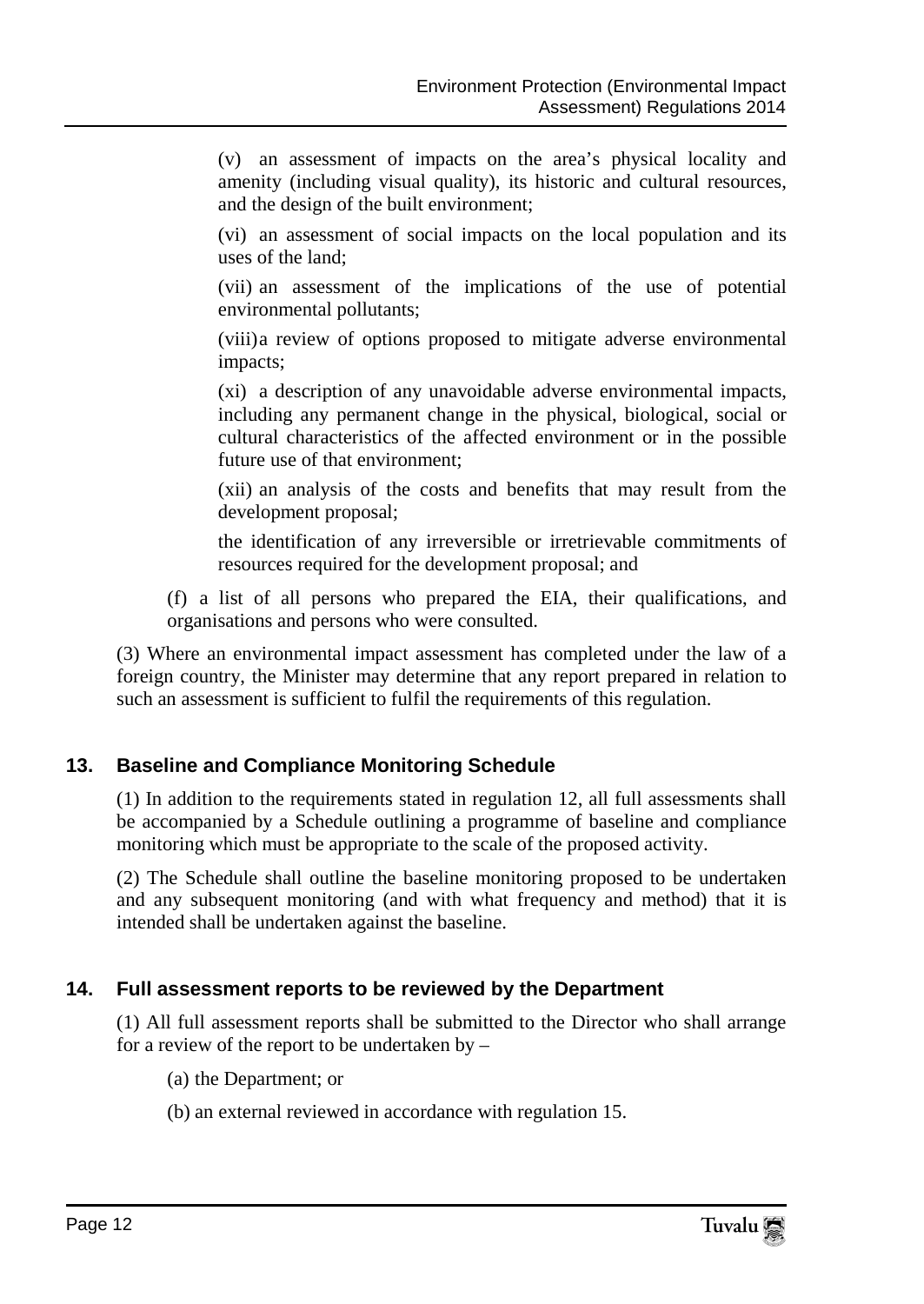(2) The Director may require that a proponent provides an further information in relation to a report or a full assessment, or any verification of any matter stated in a full assessment report.

#### <span id="page-12-0"></span>**15. External review may be undertaken**

(1) The Department may determine that it does not possess, or has not currently available to it, the necessary specialist skills to appropriately review a full assessment, or any specific parts of a full assessment.

(2) In the circumstances stated in sub-regulation (1) the Department may identify a suitable external reviewer and commission a report from that person or company.

(3) Prior to commissioning any report under subsection (1), the Department shall seek to make an agreement with the proponent in relation to the payment of the costs of the review by the proponent.

(4) If the proponent does not agree to an external review as proposed by the Department, and fails to provide an alternative option to the satisfaction of the Department, the development application shall be deemed to be suspended until such time as this matter is resolved to the satisfaction of the Director.

#### <span id="page-12-1"></span>**16. Public Consultations**

(1) The Director may determine that public consultations are required in relation to a full assessment.

(2) The Director shall advise the proponent in writing of any determination under sub-regulation (1) within 2 weeks of receiving the full assessment report.

(3) The Director shall advise the proponent of the full details of the proposed public consultation process, and the reasons for that determination.

(4) All public consultations proposed under this regulation shall be consistent with any relevant Department guidelines, and shall be completed before a decision is taken on the development application under these regulations.

(5) The Director may require that the costs of any required consultations be paid or reimbursed by the proponent, and a decision to approve a full assessment report may be withheld until such costs are paid.

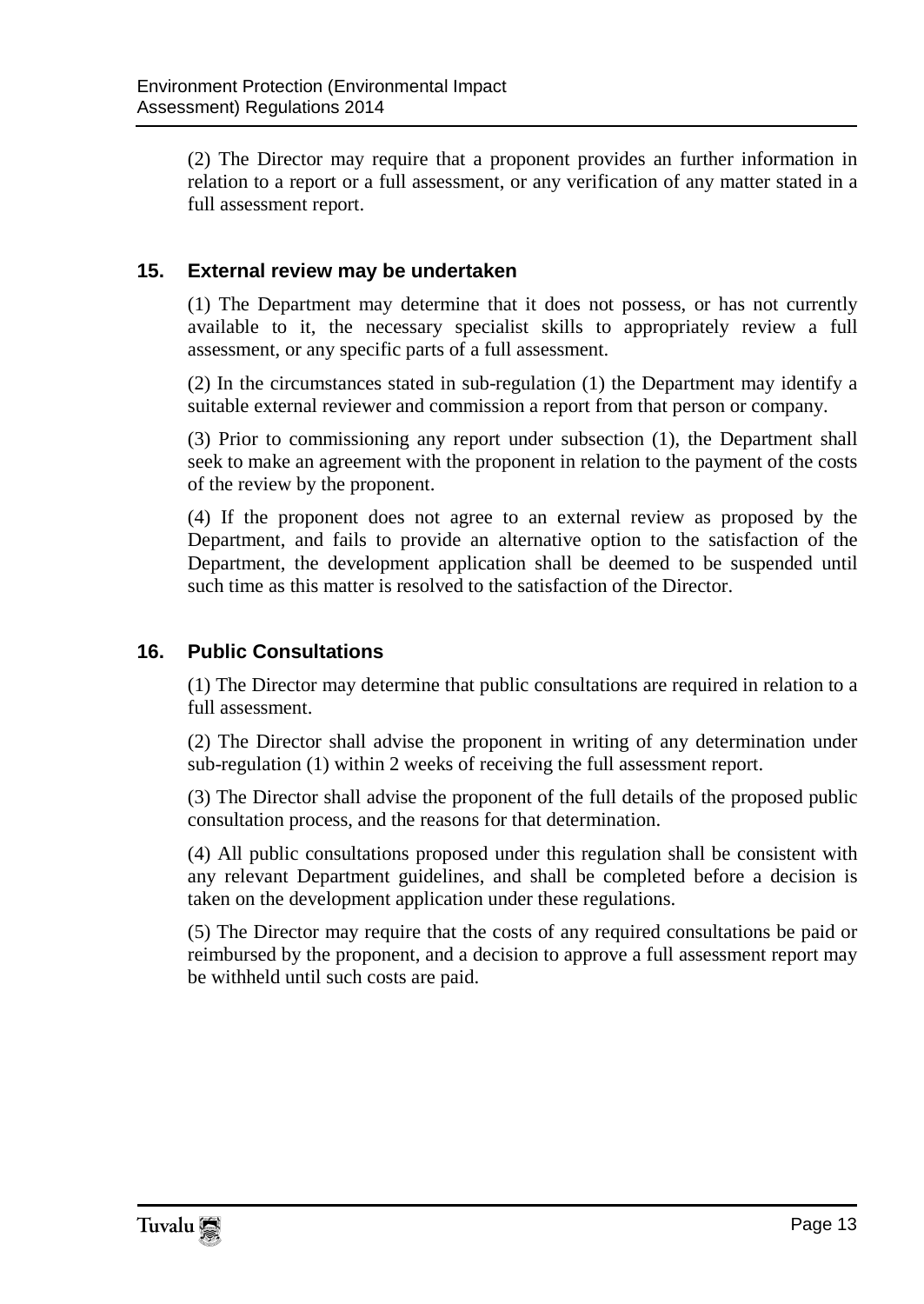### <span id="page-13-1"></span><span id="page-13-0"></span>**PART IV - ENVIRONMENTAL ASSESSMENT TASK FORCE**

#### **17. Establishment of an Environmental Assessment Task Force**

(1) There is hereby established an Environmental Assessment Task Force which shall consist of —

(a) the Permanent Secretary of the Ministry, who shall be Chairperson;

(b) the Director of Environment (or a representative from the Department)

(b) the Attorney General (or a representative from the Office of the Attorney General);

(c) the Director of Health (or a representative from the Department of Health);

(d) the Director of Planning (or a representative from the Department of Planning),

(e) the Director of Rural Development (or a representative from the Department of Rural Development), and

(f) one member appointed by the Director of Environment from the National Environment Council.

(2) The Task Force may co-opt persons as it considers necessary to assist in its deliberations.

(3) The secretariat for meetings of the Task Force shall be provided by the Department.

#### <span id="page-13-2"></span>**18. Referral to the Task Force**

(1) All full assessment reports, together with the report of the review by the Department and a report of public consultations (if any) shall be referred to the Task Force for consideration.

#### <span id="page-13-3"></span>**19. Quorum for meetings of the Task Force**

(1) A quorum for meetings of the Task Force shall be the Chairman and any 3 members.

(2) The Task Force may consider and decide on any matter before it by –

(a) the sending of a circular resolution, supported by all relevant information in relation to each matter, to each member of the Task Force by post, facsimile or electronic means; and

(b) each member notifying his or her decision by replying to the notification under paragraph (a)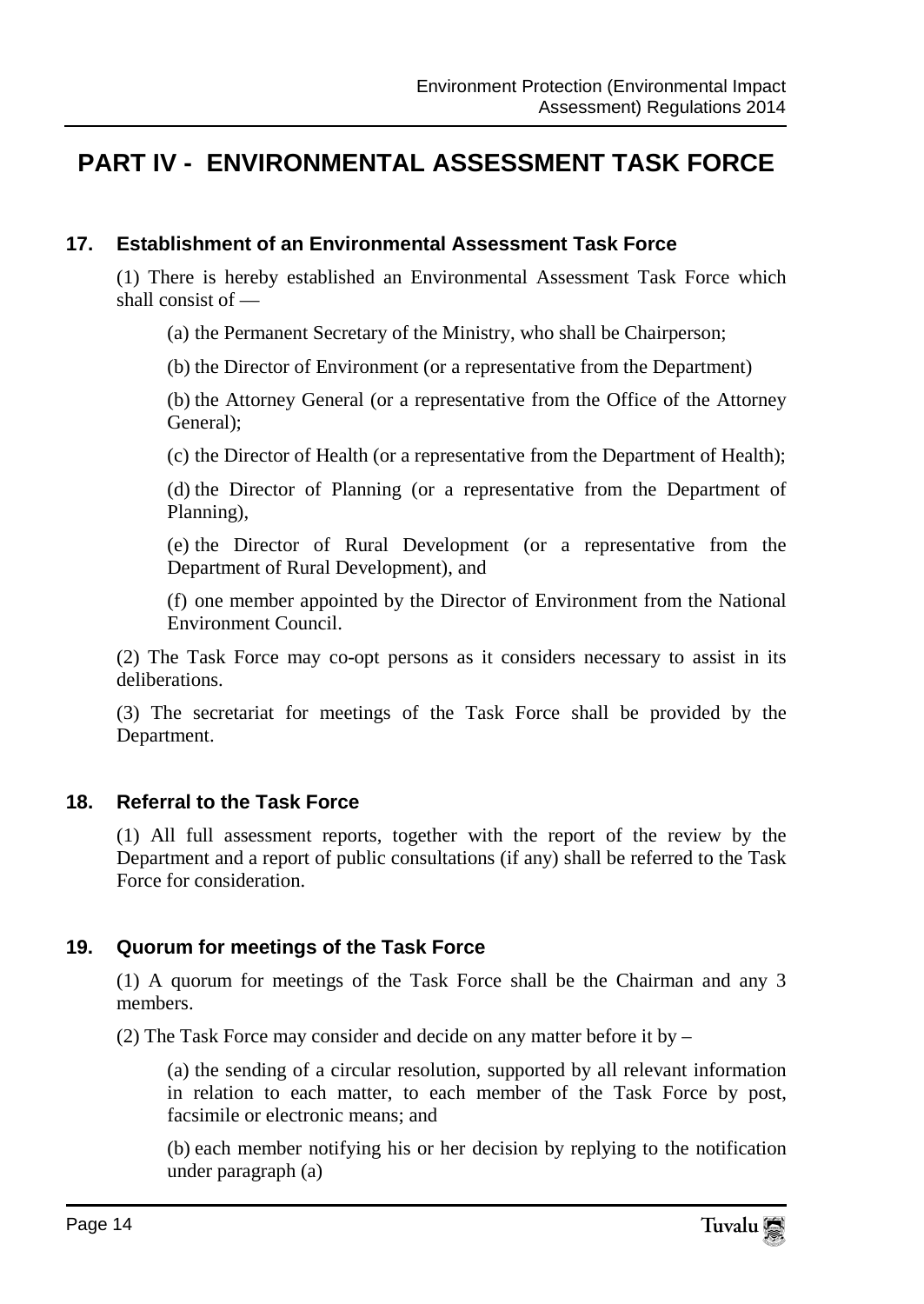(3) The procedures permitted by sub-regulation (2) may be used to obtain the views of one or more Task Force members who are not able to attend a meeting of the Task Force, and in such cases any member who responds in the required manner shall be counted as part of the quorum of the meeting of the Task Force.

#### <span id="page-14-0"></span>**20. Functions of the Task Force**

(1) The Task Force shall –

(a) review all reports of full assessments prepared and submitted in accordance with these regulation;

(b) advise the Director if further information about any matter in a report is required;

(c) advise the Director if verification of any matter in a report is desirable;

(d) recommend that public consultation or further consultation be held in relation to the relevant development proposal; and

(e) recommend the imposition of any conditions on any approval given to a development activity on the basis of a full assessment report.

#### <span id="page-14-1"></span>**21. Recommendations of the Task Force**

(1) The Task Force shall review and recommend to the Minister –

(a) whether an approval should be given to a proposed development on the basis of the report and other information and material submitted in accordance with these regulations; and

(b) that certain conditions to be attached to any approval; and

(c) the means by which the recommended conditions can be best implemented and enforced.

(2) The Task Force may recommend to the Minister that a proposed major project be refused permission to commence or continue due to the unacceptable environmental impacts of the potential or existing project.

### <span id="page-14-2"></span>**PART V - APPROVALS AFTER FULL ASSESSMENT**

#### <span id="page-14-3"></span>**22. Approval following full assessment**

(1) The Minister may give approval to any development activity based upon a full assessment –

(a) which has complied with the requirements of Part IV; and

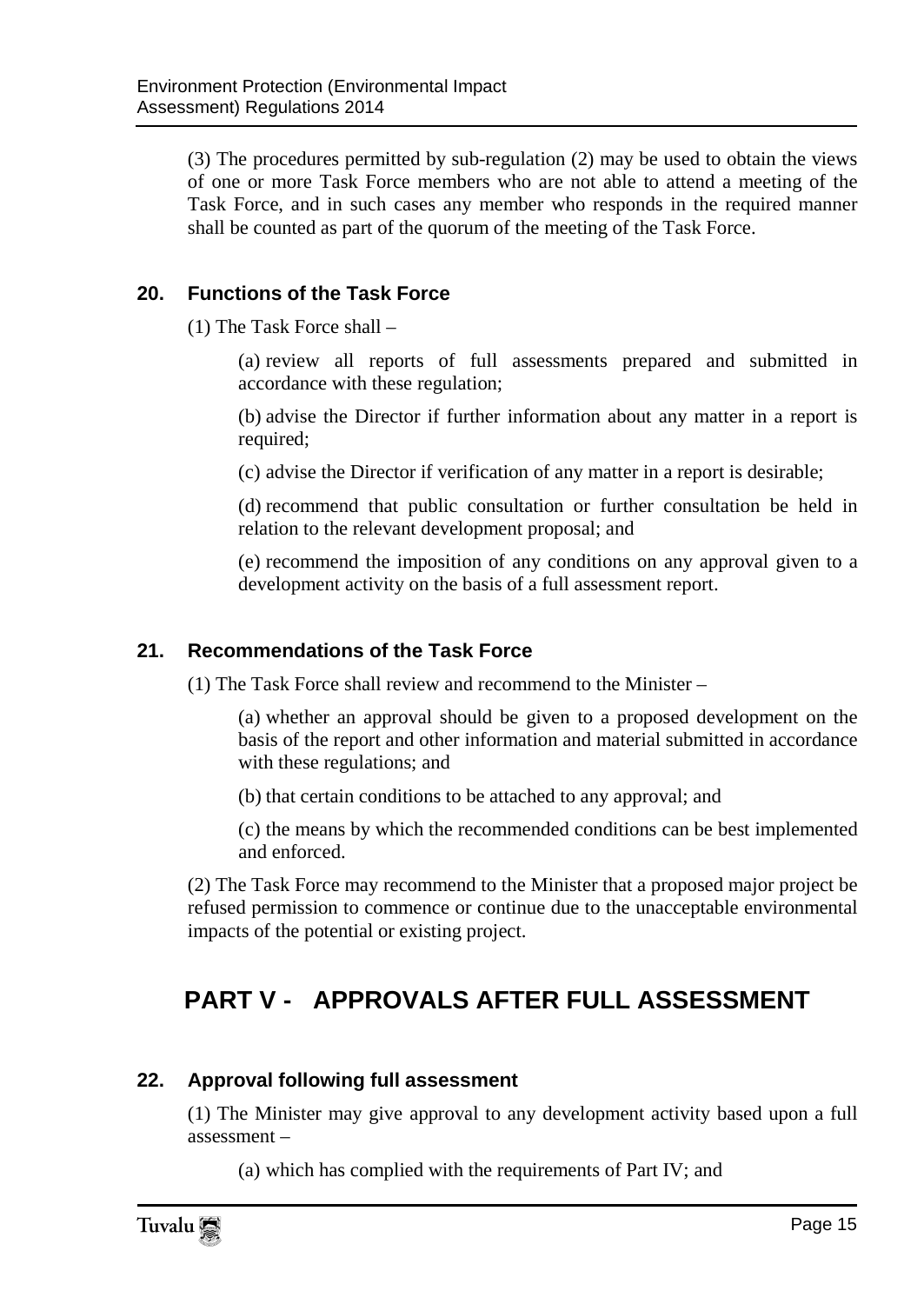(b) which the Task Force has reviewed in accordance with Part V.

(2) An approval given under this regulation shall be in writing under the hand of the Minister or the Director (acting on the authority of the Minister), and may impose conditions determined by the Minister to minimise any adverse impacts to the environment.

### <span id="page-15-0"></span>**PART VI - ENFORCING DEVELOPMENT APPROVALS**

#### <span id="page-15-1"></span>**23. Monitoring of development activities**

(1) Environment officers may exercise of any of their powers to –

- (a) reject any development activity;
- (b) monitor the effects of any development activity on the environment; and

(c) ensure that proponents comply with conditions imposed on any approval given under these regulations.

(2) To enforce any conditions applying to an approval given under this Act, environment officers may –

(a) issue and serve a precautionary notice under section 12 of the Principal Act on a proponent, or any person apparently working on or associated with a relevant development activity;

(b) advise the Minister to issue a Notice to Cease Activity under section 13 of the Principal Act on a proponent, or any person apparently working on or associated with a relevant development activity; or

(c) prepare a report for the Director and recommend the suspension or cancellation of any approval given under these regulations.

#### <span id="page-15-2"></span>**24. Suspension or cancellation of an approval**

(1) Upon receipt of a report under regulation 23(2)(c) the Director may recommend to the Minister that an approval given under these regulations be suspended on the grounds of non-compliance with any condition applying to the approval.

(2) A decision to suspend an approval shall be made in writing under the hand of the Minister, and shall be served on the proponent as soon as practicable.

(3) A proponent who is served with a suspension notice under sub-regulation (3) must prove to the satisfaction of the Minister that the relevant development activity is being carried out in accordance with each applicable condition within 14 days of the service of the suspension notice.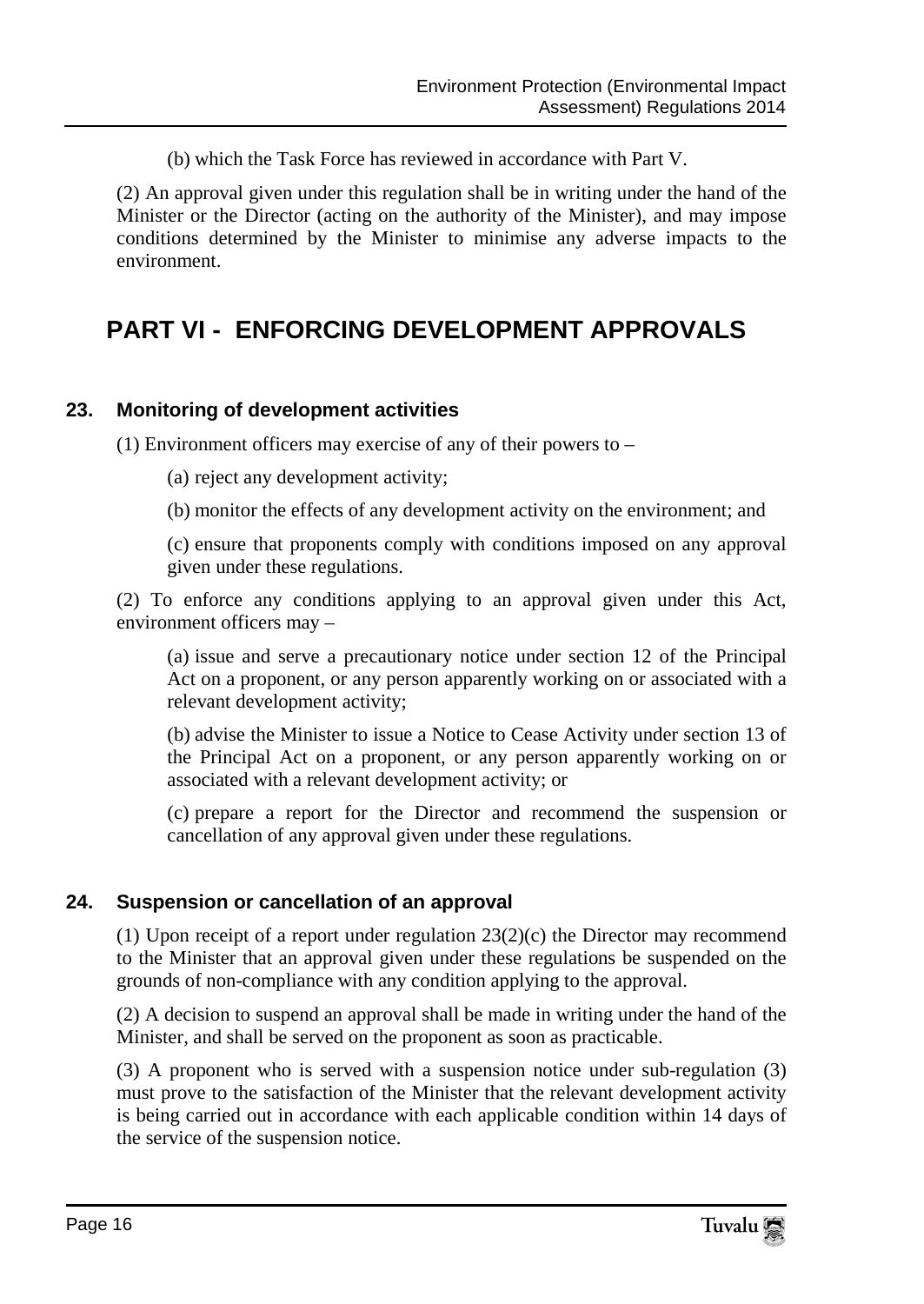(4) The Minister may impose additional conditions in relation to any suspended approval before the Minister rescinds the suspension under this regulation.

(5) If the proponent does not satisfy the Minister as to compliance with each applicable condition within 14 days of service of a suspension notice then the relevant approval under this Act shall be cancelled.

#### <span id="page-16-0"></span>**25. Offences**

(1) Any person who –

(a) undertakes any development activity which requires an approval under these regulations, without having an approval for that activity;

(b) undertakes any development activity in a manner which is in breach of any condition applying to that activity; or

(c) continues any development activity during the suspension of the applicable approval, of after its cancellation in accordance with regulation  $24(5)$  –

commits an offence and shall be liable upon conviction to a fine not exceeding \$5,000, and an additional fine of \$500 for every day that the offence continues.

(2) The offences under sub-regulation (1) are in addition to any offence that may be applied under the Principal Act, but in relation to any instance of a breach the offender may only be charged with an offence under the Principal Act or these regulations.

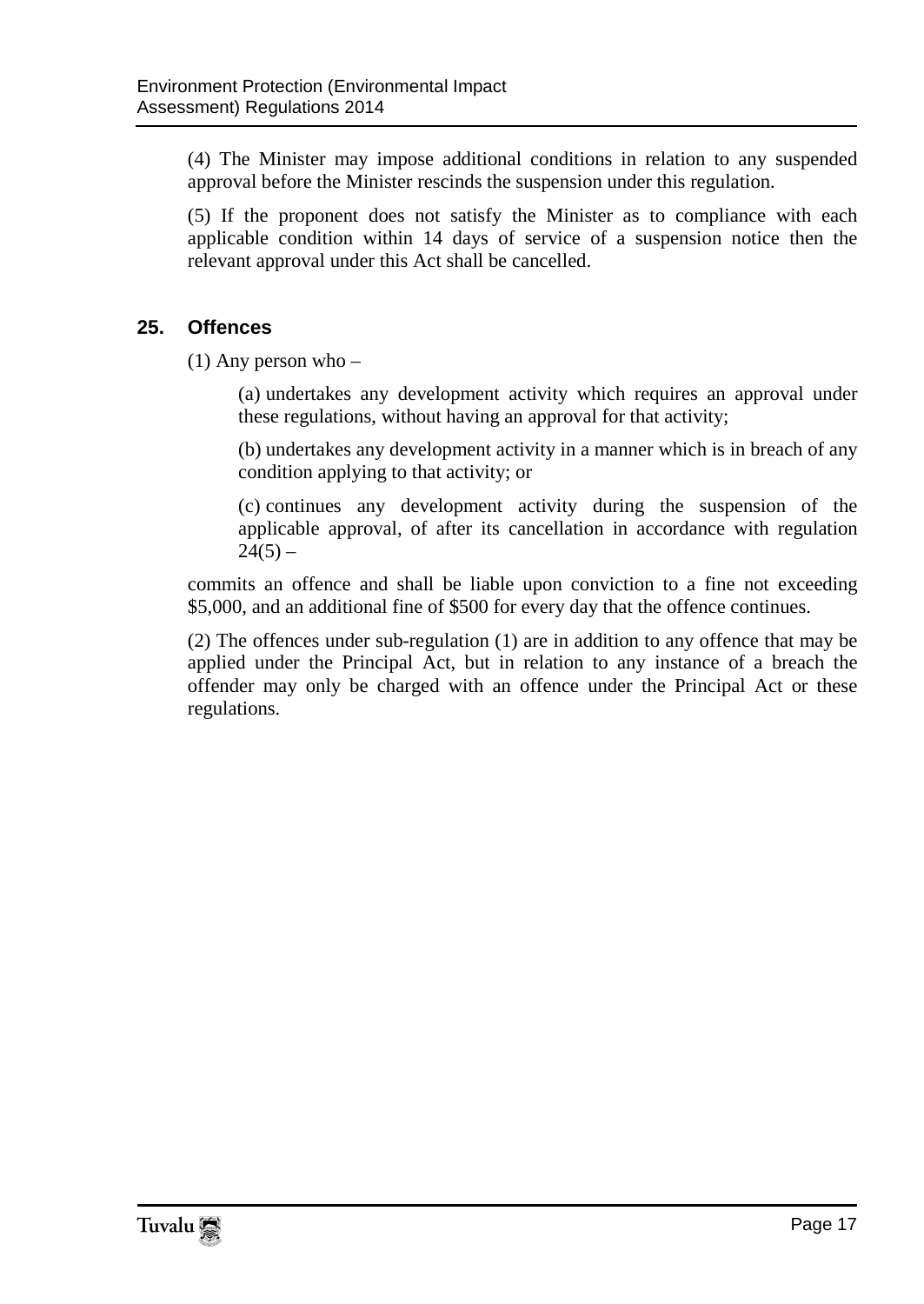#### **SCHEDULE 1 - DEVELOPMENT ACTIVITIES**

<span id="page-17-0"></span>Any of the following activities shall be deemed to be development activities to which, subject to regulation 5, the provisions of these regulations may be applied —

#### **1. Food industries including**

- (a) fruit processing, bottling and canning
- (b) brewing, making and distillery works
- (c) abattoirs
- (d) other food processing requiring packaging

#### **2. Iron and Steel Industries**

#### **3. Non Metallic Industries and Processes including:**

- (a) lime production
- (b) brick and tile manufacture
- (c) extraction of minerals and mining
- (d) commercial extraction of aggregates stones or shingles, sand, reef mud and beach rock
- (e) radio-active related industries
- (f) manufacture of cement
- (g) plastic manufacturing and moulding

#### **4. Leather, Paper, Textile and Wood Industries including:**

- (a) leather tanning and processing
- (b) textile industry with dying facilities
- (c) carpet industry with chemical dying
- (d) manufacture of paper, pulp and other wood products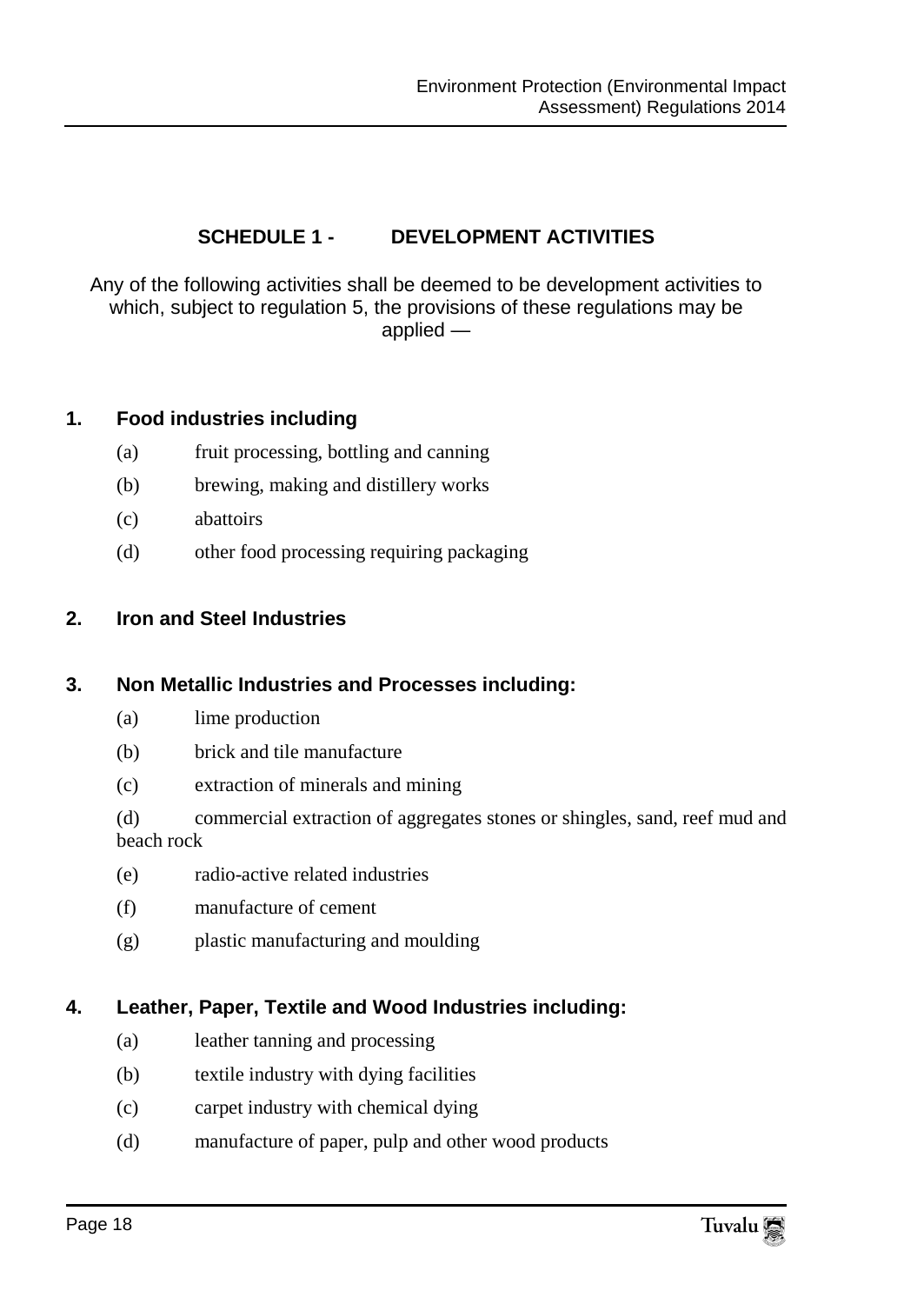#### **5. Fishing and Marine Industry**

- (a) fish processing (including sessile marine animals),
- (b) seaweed farming,
- (c) land or marine foods processing or farming,
- (d) pet fishing licensing,
- (e) fishing ponds industries,
- (f) commercial fishing activities in Tuvalu seas waters
- (g) introduction to Tuvalu non-native (alien) species.

#### **6. Chemical Industry including:**

- (a) pesticide production and use
- (b) pharmaceutical production
- (c) fertiliser manufacture and use
- (d) oil refineries

#### **7. Tourism Industry including:**

- (a) hotels or guest houses
- (b) golf courses
- (c) recreational parks
- (d) tourism resorts or estates

#### **8. Agricultural and Land Industries including:**

- (a) livestock development
- (b) agricultural development schemes
- (c) irrigation and water supply schemes
- (d) logging operations
- (e) saw milling, all forms of timber milling and treatment, copra processing

(f) the removal of trees (including mangroves) or natural vegetation of any area in excess of one-third of a hectare

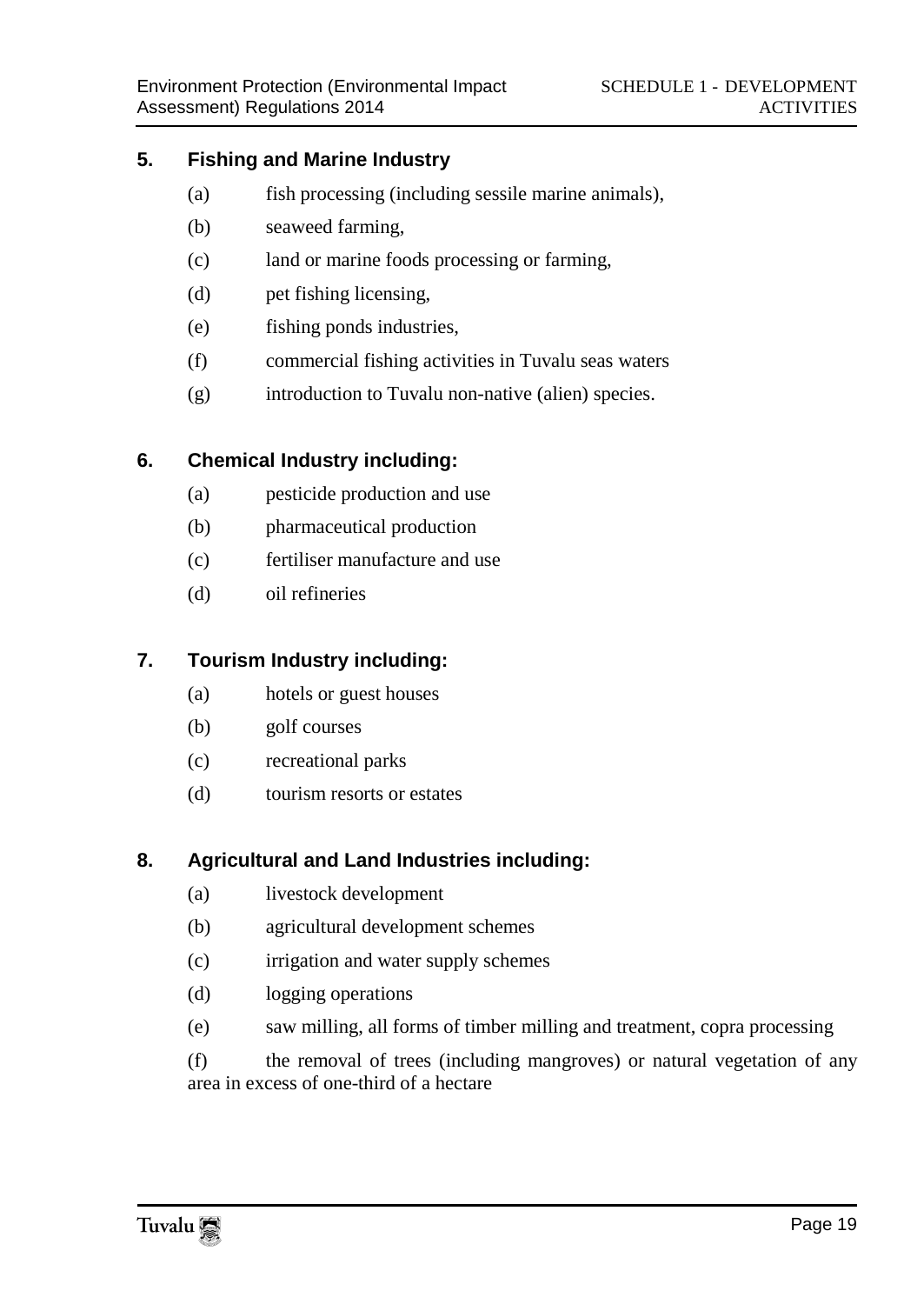#### **9. Public Works Sector including:**

- (a) landfills
- (b) infrastructure developments
- (c) major waste disposal plants including recycling and collection systems
- (d) soil erosion, beach erosion and siltation control
- (e) hydropower schemes, desalination plants
- (f) reservoir development
- (g) airport developments
- (h) causeways, drainage and disposal systems
- (i) dredging
- (j) watershed management
- (k) seawalls/land reclamation
- (l) boat channels
- (m) port and harbours
- (n) electricity generating stations

(o) marinas (comprising pontoons, jetties, piers, dry storage, moorings) for more than 5 vessels

#### **10. Genetically Modified Organisms**

All importation, development, processing, use, manufacture, propagation and sale

#### **11. Other**

- (a) industrial estates
- (b) housing multiple units
- (c) settlement and resettlement schemes
- (d) storage and processing of petroleum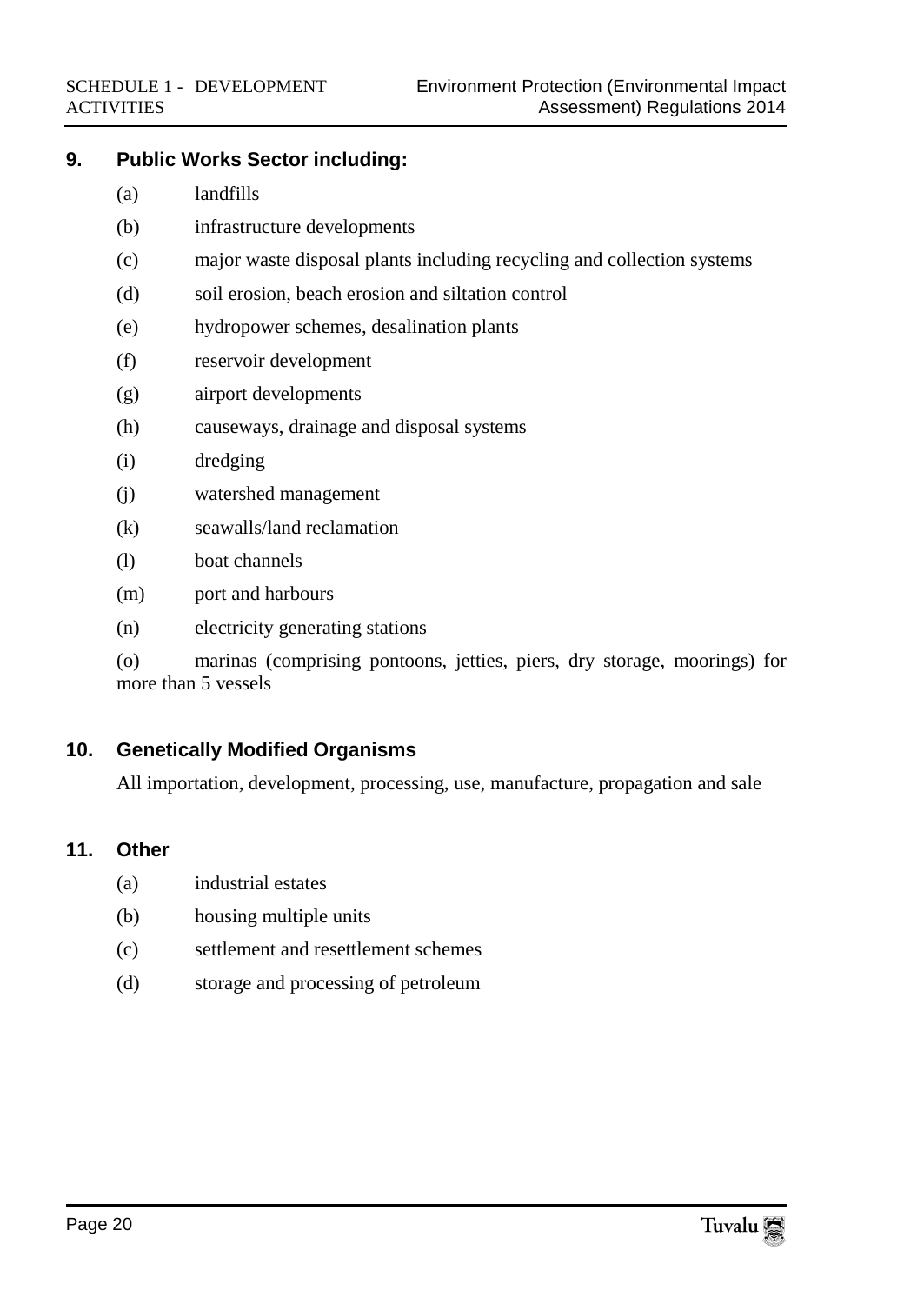#### <span id="page-20-0"></span>**SCHEDULE 2 - NOTIFICATION AND APPLICATION FOR DEVELOPMENT APPROVAL**

(Regulation 6)

Form 1

#### **NOTIFICATION AND APPLICATION FOR DEVELOPMENT APPROVAL**

To the Director of Environment

The proponent gives notice that it intends to undertake development activities and hereby gives notice of the proposed project and activities and applies for development approval in accordance with the *Environment Protection (Environment Impact Assessment) Regulations.*

Name of Proponent:

Address and contacts

of the Proponent:

Local agent in Tuvalu

(if proponent is not based

in Tuvalu):

#### **Details of Proposed Project**

Nature of project

Location of project

Expected duration of project

Name of contractors and sub —

contractors

- The Proponent *intends/does not intend* to undertake a full environmental impact assessment.
- The Proponent shall submit a preliminary environment impact assessment report by (*here specify the date for submission of the preliminary report)*

An application fee of \$500/\$200 accompanies this notification and application.